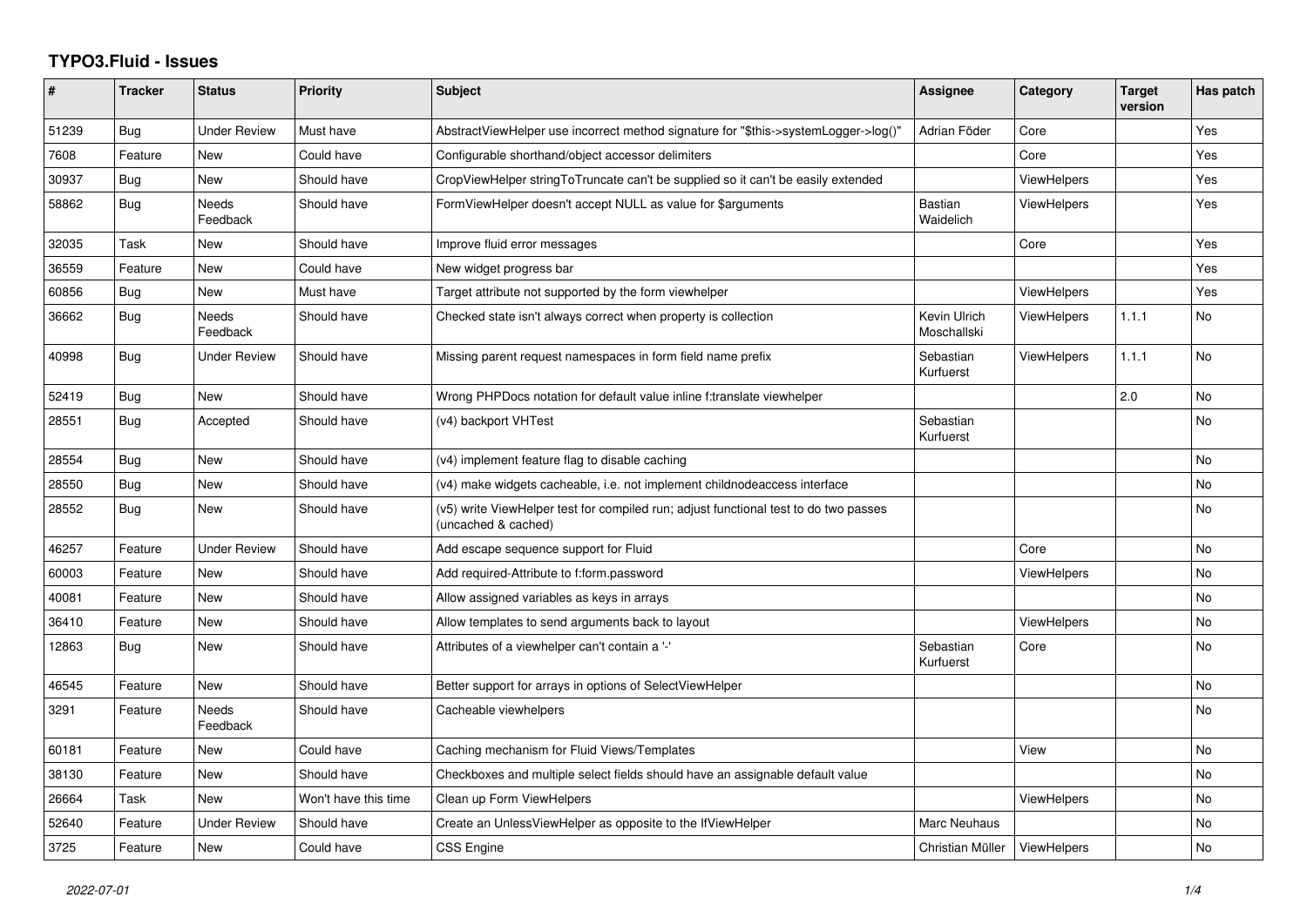| #     | <b>Tracker</b> | <b>Status</b>       | <b>Priority</b>      | Subject                                                                                              | <b>Assignee</b>             | Category           | <b>Target</b><br>version | Has patch |
|-------|----------------|---------------------|----------------------|------------------------------------------------------------------------------------------------------|-----------------------------|--------------------|--------------------------|-----------|
| 54284 | Bug            | New                 | Should have          | Default Option for Switch/Case VH                                                                    |                             | ViewHelpers        |                          | <b>No</b> |
| 45153 | Feature        | New                 | Should have          | f:be.menus.actionMenuItem - Detection of the current select option is insufficient                   |                             |                    |                          | No        |
| 49600 | Bug            | New                 | Should have          | f:form tag shown as a HTML on frontend                                                               |                             | ViewHelpers        |                          | No        |
| 58921 | Bug            | New                 | Should have          | f:form.* VHs crash if NOT inside f:form but followed by f:form                                       |                             |                    |                          | No        |
| 31955 | Feature        | New                 | Should have          | f:uri.widget                                                                                         |                             | Widgets            |                          | No        |
| 37619 | Bug            | New                 | Should have          | Fatal Error when using variable in name attribute of Section ViewHelper                              |                             | ViewHelpers        |                          | No        |
| 10472 | Feature        | New                 | Could have           | Fluid Standalone distribution                                                                        |                             | Core               |                          | No        |
| 49038 | Bug            | New                 | Must have            | form.select does not select the first item if prependOptionValue is used                             |                             |                    |                          | No        |
| 8648  | Bug            | New                 | Should have          | format.crop ViewHelper should support all features of the crop stdWrap function                      |                             | ViewHelpers        |                          | No        |
| 58983 | <b>Bug</b>     | New                 | Should have          | format.date does not respect linebreaks and throws exception                                         |                             |                    |                          | No        |
| 47669 | Task           | <b>New</b>          | Should have          | FormViewHelper does not define the default request method                                            |                             |                    |                          | <b>No</b> |
| 5636  | Task           | <b>Under Review</b> | Must have            | Form_RadioViewHelper and CheckBoxViewHelper miss check for existing object<br>before it is accessed. |                             |                    |                          | No        |
| 45394 | Task           | <b>New</b>          | Should have          | Forwardport Unit test for standalone view                                                            |                             | View               |                          | No        |
| 59057 | Bug            | <b>Under Review</b> | Must have            | Hidden empty value fields shoud be disabled when related field is disabled                           | <b>Bastian</b><br>Waidelich | ViewHelpers        |                          | No        |
| 28553 | Bug            | New                 | Should have          | improve XHProf test setup                                                                            |                             |                    |                          | <b>No</b> |
| 56237 | Task           | New                 | Should have          | in-line (Condition) View Helpers should not evaluate on parsing                                      |                             |                    |                          | No        |
| 57885 | Bug            | <b>New</b>          | Must have            | Inputs are cleared from a second form if the first form produced a vallidation error                 |                             |                    |                          | <b>No</b> |
| 55008 | Bug            | <b>Under Review</b> | Should have          | Interceptors should be used in Partials                                                              | Christian Müller            |                    |                          | No        |
| 37095 | Feature        | New                 | Should have          | It should be possible to set a different template on a Fluid TemplateView inside an<br>action        | Christopher<br>Hlubek       |                    |                          | <b>No</b> |
| 8491  | Task           | Needs<br>Feedback   | Should have          | link.action and uri.action differ in absolute argument                                               | Karsten<br>Dambekalns       | ViewHelpers        |                          | <b>No</b> |
| 51100 | Feature        | New                 | Must have            | Links with absolute URI should have the option of URI Scheme                                         |                             | ViewHelpers        |                          | <b>No</b> |
| 33394 | Feature        | Needs<br>Feedback   | Should have          | Logical expression parser for BooleanNode                                                            | <b>Tobias Liebig</b>        | Core               |                          | No        |
| 27607 | Bug            | New                 | Must have            | Make Fluid comparisons work when first element is STRING, second is NULL.                            |                             | Core               |                          | No        |
| 26658 | Task           | New                 | Won't have this time | Make Form ViewHelpers consistent                                                                     |                             | <b>ViewHelpers</b> |                          | No        |
| 30555 | Feature        | New                 | Could have           | Make TagBuilder more extensible                                                                      |                             | Core               |                          | No        |
| 28549 | Bug            | New                 | Should have          | make widgets cacheable, i.e. not implement childnodeaccess interface                                 |                             |                    |                          | No        |
| 42397 | Feature        | New                 | Should have          | Missing viewhelper for general links                                                                 |                             |                    |                          | No        |
| 33628 | <b>Bug</b>     | Needs<br>Feedback   | Must have            | Multicheckboxes (multiselect) for Collections don't work                                             | Christian Müller            | ViewHelpers        |                          | No        |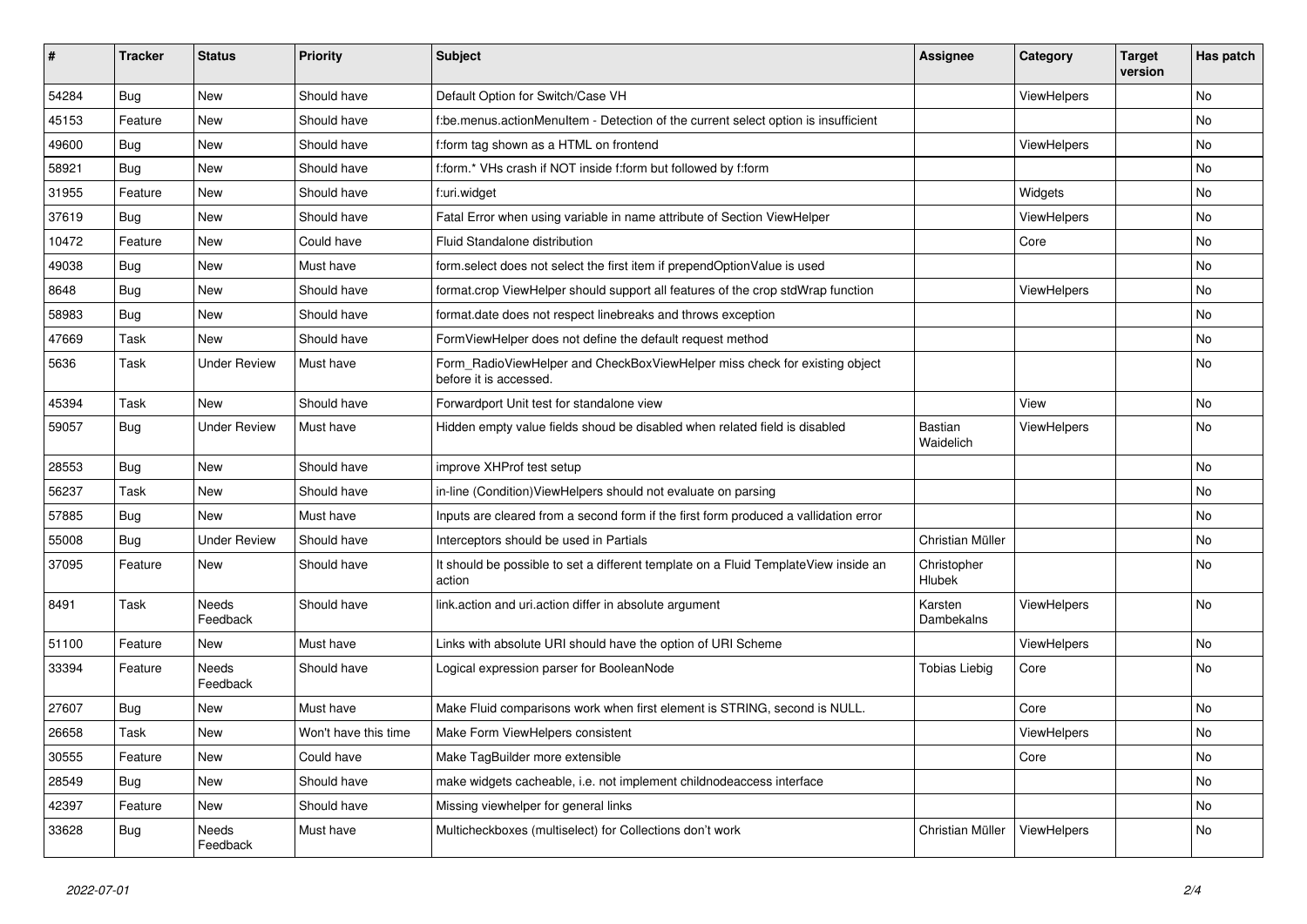| #     | <b>Tracker</b> | <b>Status</b>       | <b>Priority</b> | Subject                                                                                                | <b>Assignee</b>             | Category    | <b>Target</b><br>version | Has patch |
|-------|----------------|---------------------|-----------------|--------------------------------------------------------------------------------------------------------|-----------------------------|-------------|--------------------------|-----------|
| 40064 | <b>Bug</b>     | New                 | Must have       | Multiselect is not getting persisted                                                                   |                             | ViewHelpers |                          | <b>No</b> |
| 5933  | Feature        | Accepted            | Should have     | Optional section rendering                                                                             | Sebastian<br>Kurfuerst      | ViewHelpers |                          | No        |
| 60271 | Feature        | <b>New</b>          | Should have     | Paginate viewhelper, should also support arrays                                                        |                             |             |                          | No        |
| 53806 | Bug            | <b>Under Review</b> | Should have     | Paginate widget maximumNumberOfLinks rendering wrong number of links                                   | <b>Bastian</b><br>Waidelich | Widgets     |                          | No        |
| 36655 | Bug            | New                 | Should have     | <b>Pagination Links</b>                                                                                |                             | Widgets     |                          | No        |
| 34682 | Bug            | <b>Under Review</b> | Should have     | Radio Button missing checked on validation error                                                       |                             | ViewHelpers |                          | No        |
| 39936 | Feature        | New                 | Should have     | registerTagAttribute should handle default values                                                      |                             | ViewHelpers |                          | No        |
| 42743 | Task           | New                 | Should have     | Remove inline style for hidden form fields                                                             |                             |             |                          | No        |
| 43071 | Task           | New                 | Should have     | Remove TOKENS for adding fallback teplates in B                                                        |                             |             |                          | No        |
| 43072 | Task           | New                 | Should have     | Remove TOKENS for adding templates fallback in Backporter                                              |                             | View        |                          | No        |
| 54195 | Task           | New                 | Should have     | Rename and move FormViewHelper's errorClass value, currently 'f3-form-error'                           | Adrian Föder                | ViewHelpers |                          | No        |
| 38369 | Bug            | New                 | Must have       | Resource ViewHelpers should not fall back to request package                                           |                             | View        |                          | No        |
| 33215 | Feature        | New                 | Should have     | RFC: Dynamic values in ObjectAccess paths                                                              |                             |             |                          | No        |
| 39990 | Bug            | New                 | Should have     | Same form twice in one template: hidden fields for empty values are only rendered<br>once              |                             | Core        |                          | No        |
| 8989  | Feature        | Needs<br>Feedback   | Could have      | Search path for fluid template files                                                                   |                             | View        |                          | <b>No</b> |
| 49756 | Feature        | <b>Under Review</b> | Should have     | Select values by array key in checkbox viewhelper                                                      |                             |             |                          | No        |
| 65424 | Bug            | <b>Under Review</b> | Should have     | SelectViewHelper must respect option(Value Label)Field for arrays                                      |                             | ViewHelpers |                          | No        |
| 46091 | Task           | Needs<br>Feedback   | Should have     | Show source file name and position on exceptions during parsing                                        |                             |             |                          | No        |
| 52591 | Bug            | New                 | Should have     | The Pagination Widget broken for joined objects                                                        |                             |             |                          | No        |
| 10911 | Task           | New                 | Should have     | Tx_Fluid_ViewHelpers_Form_AbstractFormViewHelper->renderHiddenIdentityField<br>should be more reliable |                             | ViewHelpers |                          | No        |
| 34309 | Task           | New                 | Could have      | Unknown ViewHelpers cause exception - should be handled more graceful                                  |                             | ViewHelpers |                          | No        |
| 3481  | Bug            | New                 | Should have     | Use ViewHelperVariableContainer in PostParseFacet                                                      |                             | Core        |                          | No        |
| 33551 | Bug            | New                 | Must have       | View helper values break out of a partial scope                                                        | Sebastian<br>Kurfuerst      | Core        |                          | No        |
| 51277 | Feature        | <b>New</b>          | Should have     | ViewHelper context should be aware of actual file occurrence                                           |                             |             |                          | No        |
| 47006 | <b>Bug</b>     | <b>Under Review</b> | Should have     | widget identifier are not unique                                                                       |                             |             |                          | No        |
| 50888 | Bug            | <b>Under Review</b> | Should have     | WSOD by changing name of section and if Fluid caches are generated                                     |                             |             |                          | No        |
| 46289 | <b>Bug</b>     | Needs<br>Feedback   | Should have     | Enable Escaping Interceptor in XML request format                                                      |                             | View        | 2.0.1                    | No        |